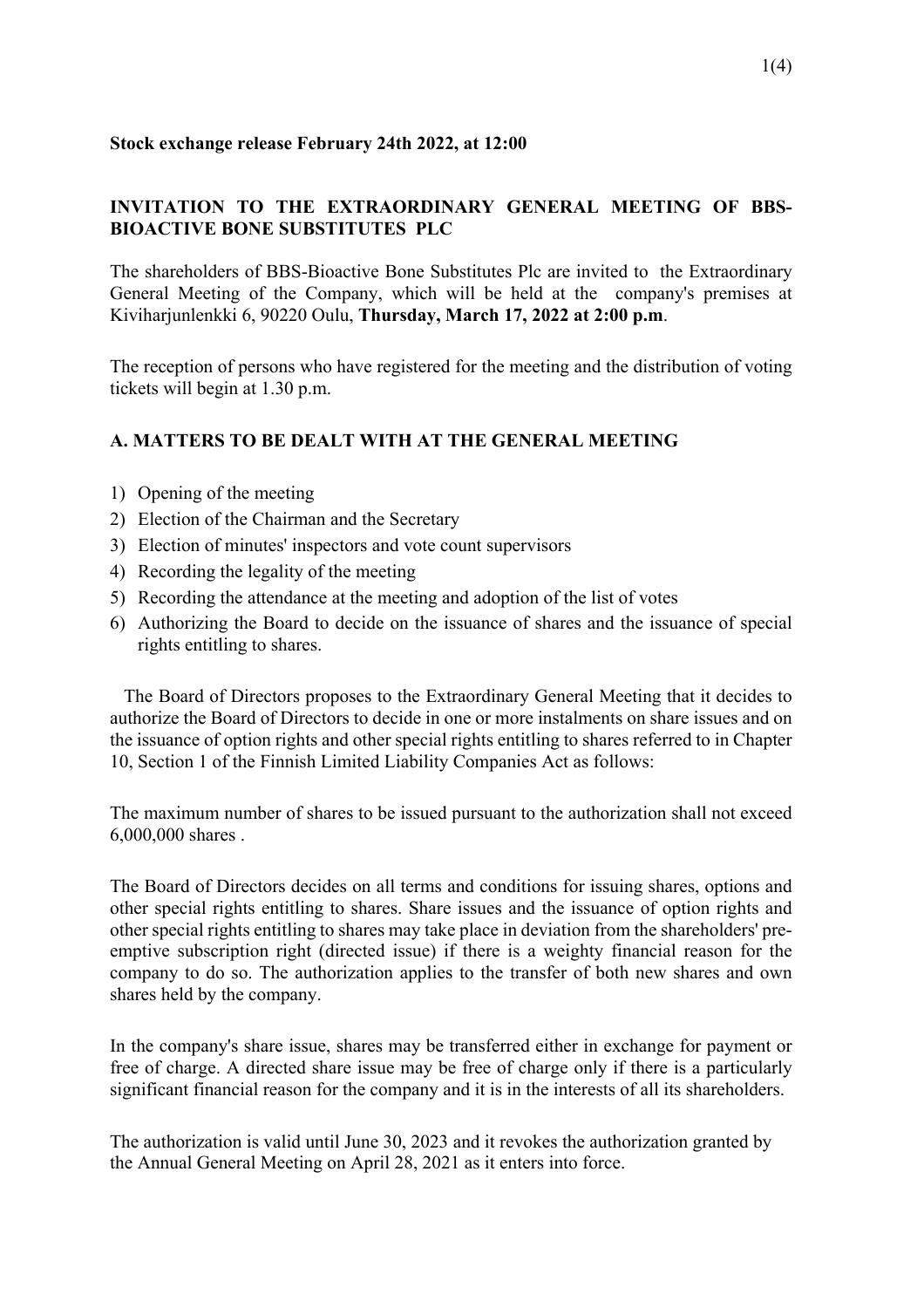#### 7) Closing of the meeting

## **B. DOCUMENTS FOR THE GENERAL MEETING**

This invitation of the meeting, which includes all the proposals on the agenda of the General Meeting, is available on the website of BBS-Bioactive Bone Substitutes Plc at www. bbsartebone.fi. It's all right.. The minutes of the Annual General Meeting will be available on the above-mentioned website latest by March 31st 2022.

# **C: INSTRUCTIONS FOR MEETING PARTICIPANTS**

### **1. Shareholders registered in the shareholders' register**

Each shareholder who is registered in the shareholders' register of the company maintained by Euroclear Finland Ltd on the record date of the Extraordinary General Meeting, March  $7<sup>th</sup>$  2022, has the right to participate in the Extraordinary General Meeting. A shareholder whose shares are subscribed in his/her personal Finnish book-entry account is registered in the shareholders' register of the company.

A shareholder, who is registered in the shareholders' register of the company and who wishes to participate in the Annual General Meeting, shall register for the Extraordinary General Meeting by e-mail to ilmoittautumiset@bbs-artebone.fi or by letter to Kiviharjunlenkki 6, 90220 Oulu. Registration must be completed no later than March 14<sup>th</sup> 2022 at 10.00 a.m.

In connection with the registration, the shareholder's name, personal identity code or Business ID, address, telephone number and the identity of any assistant must be provided. The personal data given to BBS-Bioactive Bone Substitutes Plc by the shareholders is used only in connection with the Extraordinary General Meeting and the processing of related registrations.

If necessary, the shareholder, his/her representative or representative shall be able to prove his/her identity and/or right of representation at the meeting venue.

#### **2. Holders of nominee registered shares**

The shareholder of nominee registered shares has the right to participate in the Extraordinary General Meeting by means of such shares, based on which he/she on March  $7<sup>th</sup> 2022$  would be entitled to be registered in the shareholders' register maintained by Euroclear Finland Ltd. The right to participate in the General Meeting requires, in addition, that the shareholder on the basis of such shares has been registered into the temporary shareholders' register maintained by Euroclear Finland Ltd, at the latest on March 14<sup>th</sup>, 2022 at 10:00 a.m. In the case of shares subscribed in the Temporary Register, this is considered to be registration for the Extraordinary General Meeting.

A holder of nominee registered shares is advised to promptly ask his/her trustee for the necessary instructions on how to register in the company's temporary shareholders' register,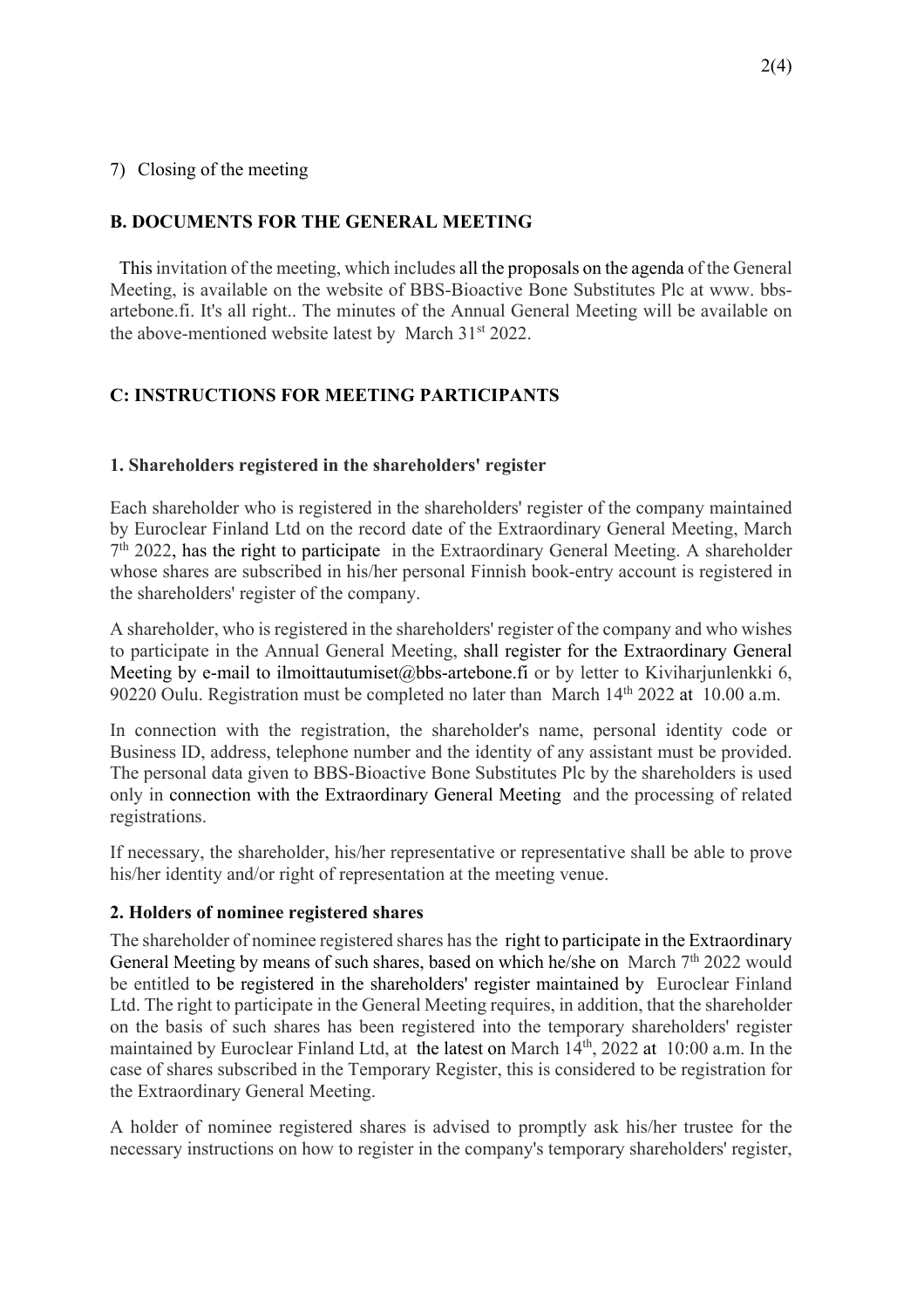issuing proxy documents and registering for the Extraordinary General Meeting without delay. The account manager of the trustee shall register a holder of nominee registered shares who wishes to participate in the Extraordinary General Meeting in the temporary shareholders' register of the company by the aforementioned date at the latest.

### **3. Shares registered in Euroclear Sweden AB**

A shareholder whose shares are registered in Euroclear Sweden AB's securities system and who intends to participate in the Extraordinary General Meeting and exercise his/her voting rights there shall be registered in the list of shareholders maintained by Euroclear Sweden AB by March  $7<sup>th</sup>$  2022 at the latest.

In order to be entitled to request temporary registration in the shareholders' register of BBS Bioactive Bone Substitutes Plc maintained by Euroclear Finland Ltd, the holder of nominee registered shares must request that his/her shares be temporarily registered in the shareholders' register maintained by Euroclear Sweden AB and ensure that the trustee sends the above-mentioned temporary registration request to Euroclear Sweden AB. Registration must be made no later than 7 March 2022, and therefore a request must be made to the trustee well in advance of that date.

A shareholder whose shares are registered in Euroclear Sweden AB's securities system and who intends to participate in the Annual General Meeting and exercise his/her voting rights there shall request temporary registration in the shareholders' register of BBS Bioactive Bone Substitutes Plc maintained by Euroclear Finland Ltd . The request to BBS-Bioactive Bone Substitutes Plc must be made in writing to e-mail address ilmoittautumiset $@$ bbs-artebone.fi no later than 10:00 Swedish time (CET) on March 8<sup>th</sup> 2022. Temporary registration in the shareholders' register through BBS-Bioactive Bone Substitutes Oyj is also a registration for the Extraordinary General Meeting.

#### **4. Use of an agent and proxies**

A shareholder may participate in the Extraordinary General Meeting and exercise his/her rights there through an agent. The agent of a shareholder shall present his/her identity and dated proxy document or otherwise demonstrate in a reliable manner that he/she is entitled to represent the shareholder at the General Meeting. If a shareholder participates in the Extraordinary General Meeting through several agents representing the shareholder with shares held in different securities accounts, the shares on the basis of which each agent represents the shareholder shall be reported in connection with the registration. Possible proxy documents should be delivered to ilmoittautumiset@bbs-artebone.fi or letter to Kiviharjunlenkki 6, 90220 Oulu by March 14<sup>th</sup> 2022 at 10:00 a.m. Registration by letter must be received before the end of the above registration period.

## **5. Other instructions and information**

A shareholder present at the Extraordinary General Meeting has the right to ask questions on matters to be discussed at the meeting in accordance with Chapter 5, Section 25 of the Finnish Limited Liability Companies Act.

The meeting will be held in Finnish.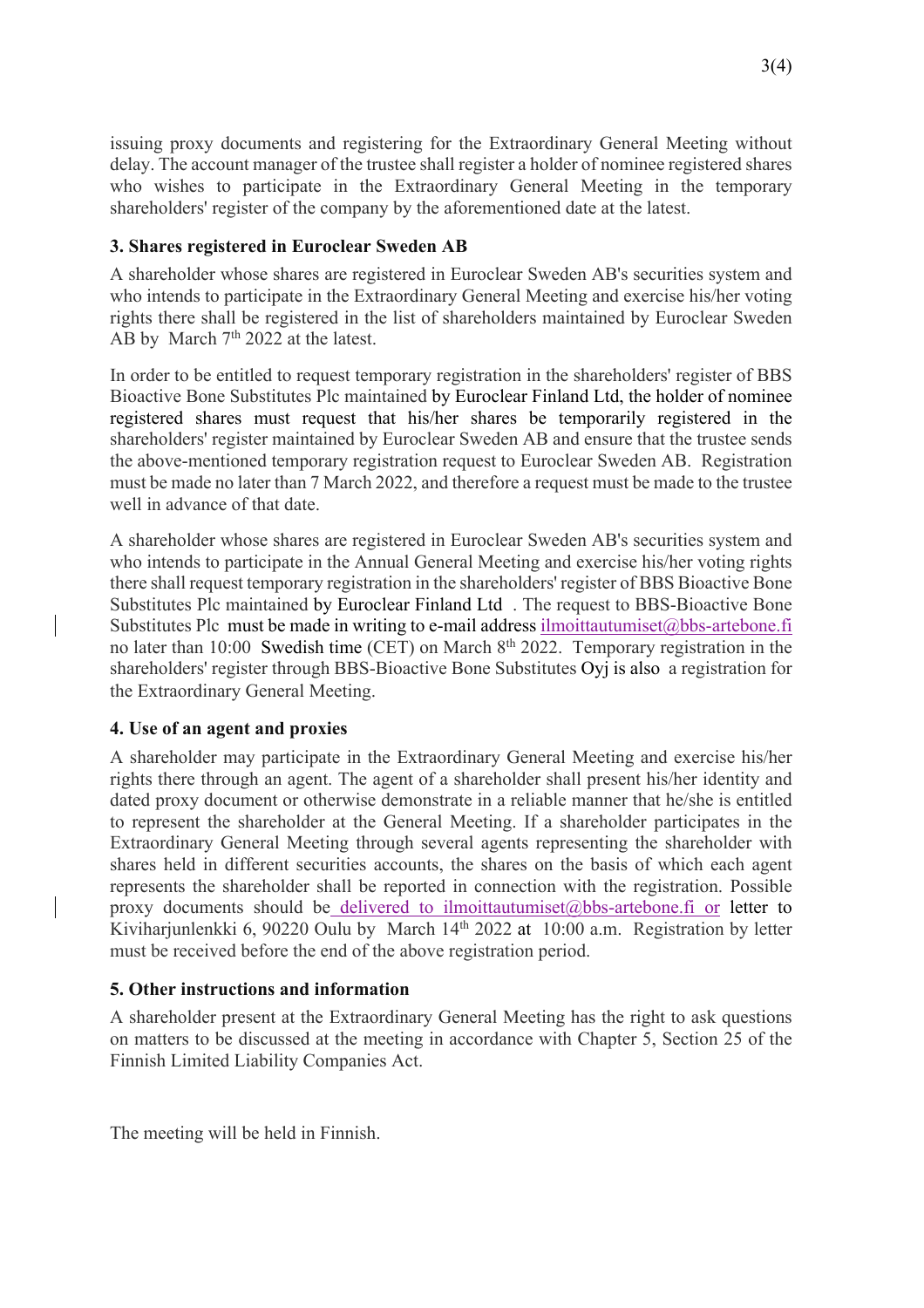BBS-Bioactive Bone Substitutes Plc has on the date of this invitation February 24<sup>th</sup> 2022, a total of 6,981,525 shares. Each share generates one vote at the Extraordinary General Meeting.

Oulu, February 24<sup>th</sup> 2022

BBS-Bioactive Bone Substitutes Plc Board of Directors

#### **For more information, please contact:**

Ilkka Kangasniemi, CEO, tel. +358 40 7080307, e-mail: ilkka.kangasniemi@bbs-artebone.fi

Liisa Hukka, CFO, tel. +358 40 0611038, e-mail: liisa.hukka@bbs-artebone.fi

#### **Approved adviser:**

Nordic Certified Advisers AB, puh +46 70 5516 729

#### **DISTRIBUTION:**

Nasdaq Helsinki Ltd. Nasdaq Stockholm AB Key media www.bbs-artebone.fi

*This is information that BBS-Bioactive Bone Substitutes Plc is obliged to disclose in accordance with the EU Market Abuse Regulation. The information was submitted for publication through a representative of the aforementioned contact person* on *24 February 2022 at 12 noon (UCT).*

*BBS-Bioactive Bone Substitutes is a health technology company that started operations in 2003. We have developed a new product for the treatment of severe bone fractures and lumber problems. Our goal is to provide a new generation of medical products for the treatment of bone damage in orthopaedic surgery. In the pharmaceutical sector, development and research requires perseverance and courage to develop new things. We have evidence of this for over 20 years. Our activities are characterised by top expertise, innovation and employees who are enthusiastic and committed to their work. The ARTEBONE we have® developed is in the final stages of product development, and we are looking for a CE marking that enables commercialisation in the EU. We are a company in Oulu with a pharmaceutical factory permit in Reisjärvi. More information:*  www.bbs-artebone. Fi